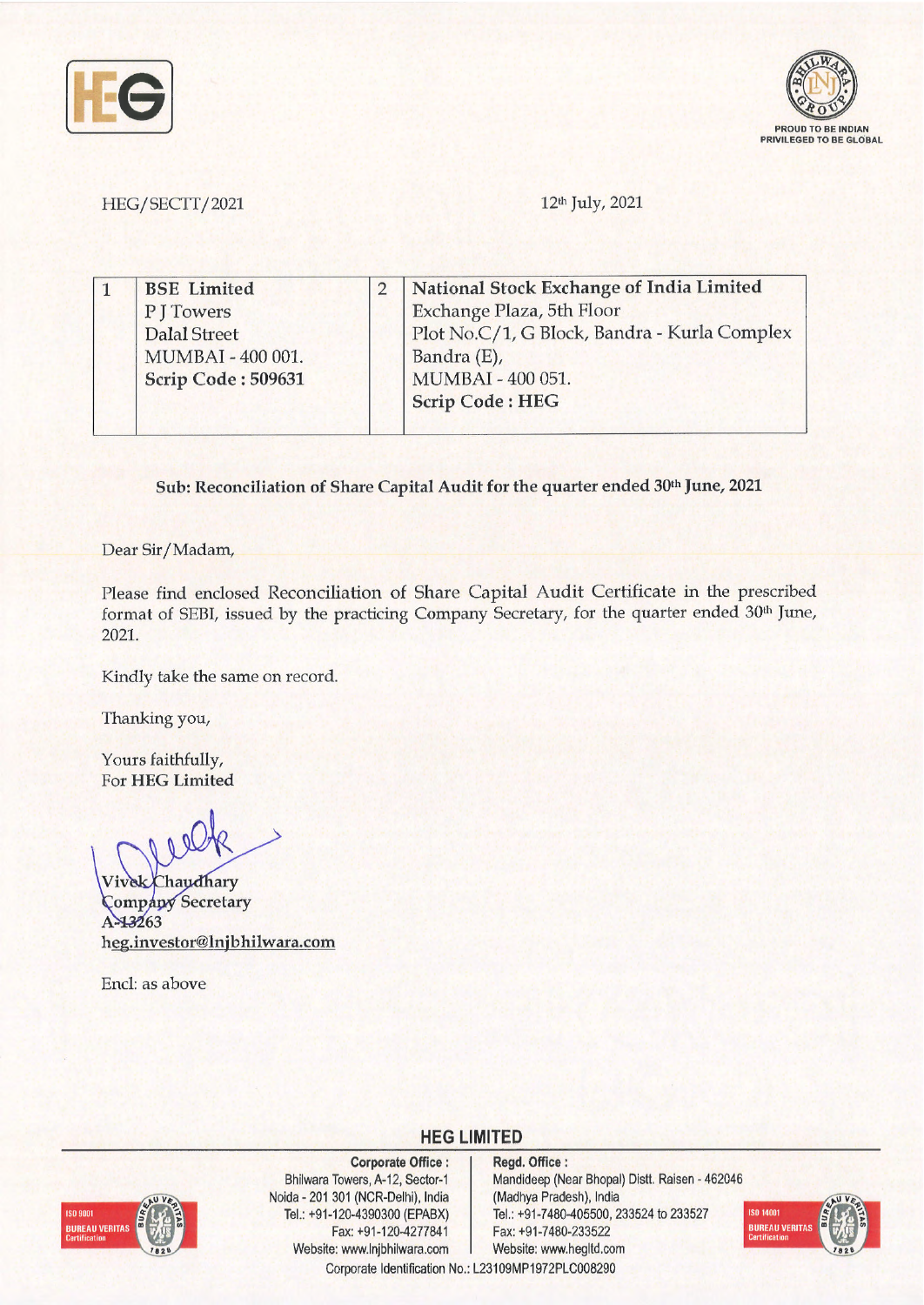## **RECONCILIATION OF SHARE CAPITAL AUDIT**

**COMPANY SOCIATES** 

**GSK** & **ASSOCIATES** '

| t               | For the Quarter ended                                                                                           |                                                                                                                                           |                                         | 30 <sup>th</sup> June, 2021                                                |                                                              |                                 |       |                                 |                                                                 |  |  |
|-----------------|-----------------------------------------------------------------------------------------------------------------|-------------------------------------------------------------------------------------------------------------------------------------------|-----------------------------------------|----------------------------------------------------------------------------|--------------------------------------------------------------|---------------------------------|-------|---------------------------------|-----------------------------------------------------------------|--|--|
| $\overline{2}$  | <b>ISIN</b>                                                                                                     |                                                                                                                                           |                                         | INE545A01016                                                               |                                                              |                                 |       |                                 |                                                                 |  |  |
| 3               | Face value                                                                                                      |                                                                                                                                           |                                         | Rs.10 per share                                                            |                                                              |                                 |       |                                 |                                                                 |  |  |
| 4               | Name of the Company                                                                                             |                                                                                                                                           |                                         | <b>HEG LIMITED</b><br>(CIN:L23109MP1972PLC008290)                          |                                                              |                                 |       |                                 |                                                                 |  |  |
| 5               | <b>Registered Office Address</b>                                                                                |                                                                                                                                           |                                         |                                                                            | Mandideep, (Near Bhopal), Distt. Raisen, M.P- 462046         |                                 |       |                                 |                                                                 |  |  |
| 6               | Correspondence Address                                                                                          |                                                                                                                                           |                                         | Bhilwara Towers, A-12, Sector -1, Noida-201301                             |                                                              |                                 |       |                                 |                                                                 |  |  |
| 7               | Telephone & Fax No.                                                                                             |                                                                                                                                           |                                         | Ph.: +91(0120) 4390300 Fax: +91(0120) 4277841                              |                                                              |                                 |       |                                 |                                                                 |  |  |
| 8               | <b>Email Address</b>                                                                                            |                                                                                                                                           |                                         |                                                                            | heg.investor@Injbhilwara.com                                 |                                 |       |                                 |                                                                 |  |  |
| 9               | Name of the Stock Exchanges where the<br>Company's securities are listed                                        |                                                                                                                                           |                                         | <b>BSE Limited (BSE)</b><br>National Stock Exchange of India Limited (NSE) |                                                              |                                 |       |                                 |                                                                 |  |  |
|                 |                                                                                                                 |                                                                                                                                           |                                         |                                                                            | Number of Shares                                             |                                 |       | % of Total Issued capital       |                                                                 |  |  |
| 10 <sup>°</sup> | <b>Issued Capital</b>                                                                                           |                                                                                                                                           |                                         |                                                                            | 3,85,95,506<br>3,85,95,506                                   |                                 | 100%  |                                 |                                                                 |  |  |
| 11              | Listed capital (Exchange wise)                                                                                  |                                                                                                                                           |                                         |                                                                            |                                                              |                                 | 100%  |                                 |                                                                 |  |  |
| 12              | Held in dematerialized form in CDSL                                                                             |                                                                                                                                           |                                         |                                                                            | 30,92,288                                                    |                                 | 8.01% |                                 |                                                                 |  |  |
| 13              | Held in dematerialized form in NSDL                                                                             |                                                                                                                                           |                                         |                                                                            | 3,50,75,191                                                  |                                 |       | 90.88%                          |                                                                 |  |  |
| $\overline{14}$ | Physical                                                                                                        |                                                                                                                                           |                                         |                                                                            | 4,28,027                                                     |                                 |       | 1.11%                           |                                                                 |  |  |
| 15              | Total No. of shares $(12+13+14)$                                                                                |                                                                                                                                           |                                         | 3,85,95,506                                                                |                                                              |                                 | 100%  |                                 |                                                                 |  |  |
| 16              | Reasons for difference if any, between<br>$(10\&11), (10\&15), (11\&15)$                                        |                                                                                                                                           |                                         |                                                                            | No difference                                                |                                 |       |                                 |                                                                 |  |  |
| 17              | Certifying the details of changes in share capital during the quarter under consideration as per Table<br>below |                                                                                                                                           |                                         |                                                                            |                                                              |                                 |       |                                 |                                                                 |  |  |
|                 | Particulars                                                                                                     | No. of<br><b>Shares</b>                                                                                                                   | Applied /<br>Not applied<br>for listing |                                                                            | Listed on<br><b>Stock</b><br>Exchanges<br>(Specify<br>Names) | Whether<br>intimated<br>to CDSL |       | Whether<br>intimated<br>to NSDL | In principal<br>approval<br>pending for<br>SE (Specify<br>Name) |  |  |
|                 | No                                                                                                              | N.A.                                                                                                                                      | N.A.                                    |                                                                            | N.A.                                                         | N.A.                            |       | N.A.                            | N.A.                                                            |  |  |
|                 |                                                                                                                 | *** Rights, Bonus, Preferential Issue, ESOPs, Amalgamation, Conversion, Buyback, Capital Reduction,<br>Forfeiture, Any Other (to specify) |                                         |                                                                            |                                                              |                                 |       |                                 |                                                                 |  |  |
| 18              |                                                                                                                 | Register for Members is updated (yes / No)<br>If not updated upto which date                                                              |                                         |                                                                            | Yes                                                          |                                 |       |                                 |                                                                 |  |  |
| 19              | Reference of Previous quarter with regards to<br>excess dematerialized shares, if any                           |                                                                                                                                           |                                         |                                                                            | N.A.                                                         |                                 |       |                                 |                                                                 |  |  |

14 Ratan Mahai, 15/197, Civil Lines, Kanpur-208 001<br>A-409, Somdutt Chamber-I, 5 Bhikaji Cama Place, New Delhi-110066 E-mail: cssaket.associates@gmail.com